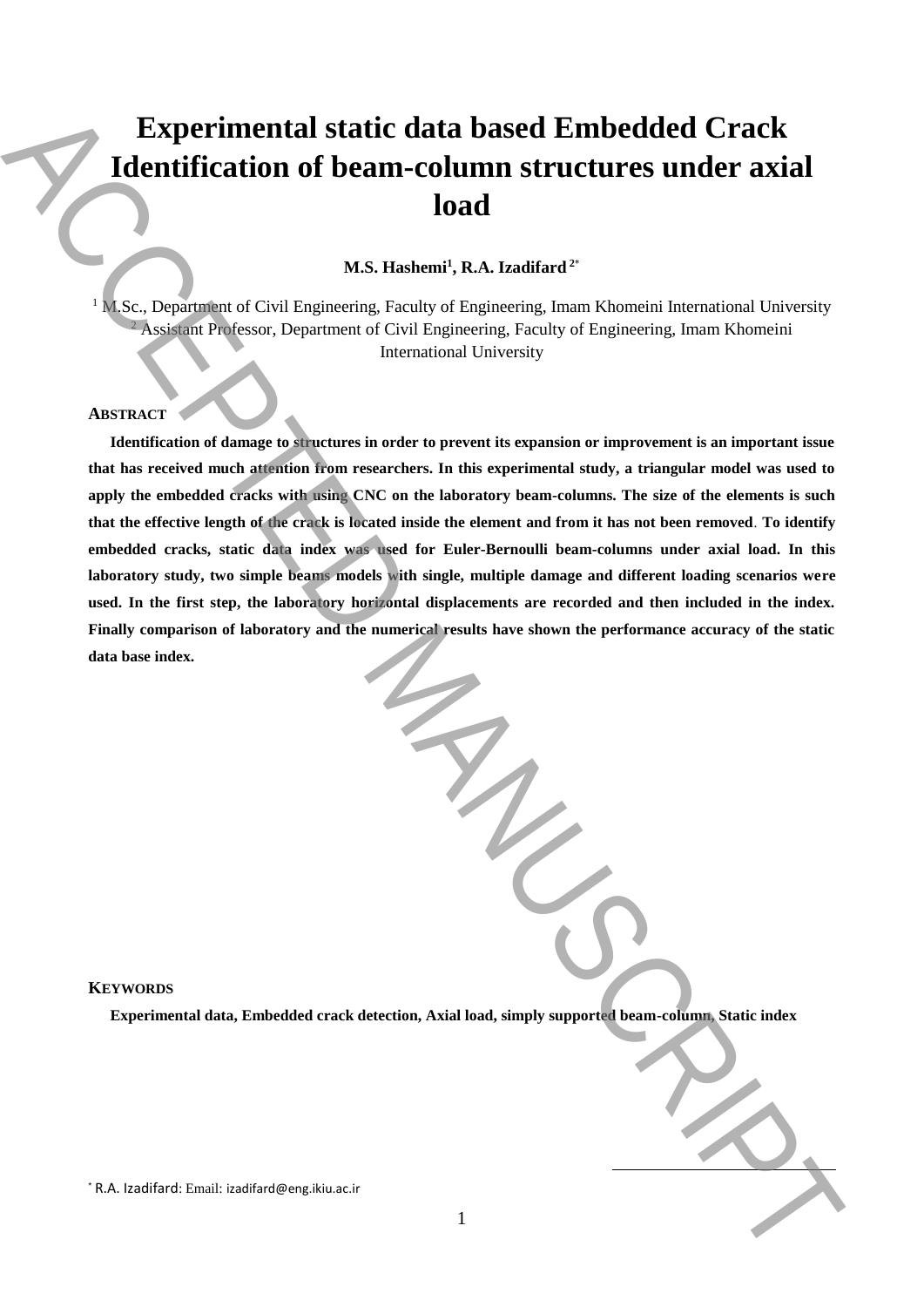#### **1. Introduction**

The failure of the structure may be seen as any deviations or changes in the geometry of the original structure or material properties that may cause stress , displacement , undesirable vibration and eventually lead the structure to weaken. The main purpose of this thesis is detection of occurrence , location and severity of failure. For this purpose , structural response plays an important role. Most diagnosis methods in structures are based on observing changes in structural responses. In recent years , various methods for diagnosis damage in various structures have been proposed by researchers. But because of the significant progress of this science , extensive effort and researches have been done in recent two decades. Structural health control is used to check structural damage in order to prevent sudden destruction of structure . For this purpose , changes of dynamic and static parameters of the structure are employed. In this regard , the dynamic responses of the structure have been applied by different researchers to estimate the natural frequencies and the mode shape of the structure[1-3]. In addition, static parameters that depend only on the stiffness matrix and on the other hand, its measuring instruments are less expensive and more accessible than dynamic instruments. It has received more attention that in this regard we can mention the work of Yazdanpanah et al [4]. This paper aims to investigate the behavior of beam-column structures with respect to axial loads experimentally. For this purpose, the proposed effective damage index for beam-column structures has been investigated through laboratory data including displacements and its first and second derivatives. **1.** Lucid signarity the signarity is sensitively  $\frac{2(10)}{10}$   $\int_{0}^{12} t_4 e^{-t} t_3 e^{-t} t_4 e^{-t} t_5 e^{-t} t_6 e^{-t} t_7 e^{-t} t_8 e^{-t} t_7 e^{-t} t_8 e^{-t} t_9 e^{-t} t_9 e^{-t} t_9 e^{-t} t_9 e^{-t} t_9 e^{-t} t_9 e^{-t} t_9 e^{-t} t_9 e^{-t} t_9 e^{-t} t_9 e^{-t} t_9 e^{-t} t_9 e^{-t$ 

# **2. Index provided to damage detection in laboratory samples**

In this index, a prismatic beam-column with a certain length has been studied to identify embedded crack .In the first stage, the beam-column is optionally divided into a number of finite elements, then the horizontal displacement of the healthy and damaged beam-column at the node points is obtained by a finite element method and for this purpose a MATLAB code [5] has been prepared. Then, having the node coordinates of the beam-column elements, the research index (nSRBI) was defined as Equation (1).

$$
nSRBIq = \max \left[ 0, \left( \frac{SRBIq - \text{mean}(SRBI)}{\text{std}(SRBI)} \right) \right], (1)
$$
  
 
$$
q = 1, 2, ..., n + 1
$$

$$
SRBI_{q} = \left\| \left| u^{*}_{d(q)} - u^{*}_{h(q)} \right| \times u_{d(q)}^{2} \right\| - \left| \left| u^{'}_{d(q)} \right| - \left| u^{'}_{h(q)} \right|^{2} \times \left| u_{h(q)} \right| \right\}, (2)
$$

Where  $SRBI_{hd,q}$  is defined by Eq. (2). Also, mean  $(SRBI_{hd,q})$  and std  $(SRBI_{hd,q})$  represent the mean and standard deviation of

 $(SRBI<sub>q</sub> , q = 1,2,...,n + 1)$  respectively.

# **3. Laboratory details of the research**

The procedure of laboratory research is done in three steps as follows:

# **3.1. How to select the number of elements and apply deliberate damage to the beamcolumn structure**

The choice of the number of elements in the laboratory beam-columns was optional. According to the finite element rule, it is noteworthy that the greater the number of elements and nodes, the more accurate the location of the damage will be. But on the other hand, the number of elements according to Mr. Sinha's rule should be maximum so that the size of the element is not less than twice the effective length of the crack or three times the height of the cross section of the beam. Because otherwise the effective length of the crack will enter the adjacent element and the boundary of the elements will be lost. After selecting the number of elements, case damages were optionally created in the elements with the help of CNC precision tools and in the next steps were used to validate the selected index.

## **3.2. How to record laboratory data**

After selecting the elements and applying the optional cracks with the help of a precision instrument, in the next step, the beams-columns were subjected to specific loads axially using a hydraulic jack and a load cell sensor, and at the same time, with the help of displacement sensors, axial displacement of beamcolumns at node points (beginning and end points of elements) were recorded through data logger and computer system.

# **3.3. How to place the recorded results in the equations**

Finally, the slope and curvature of the recorded laboratory results were calculated as the displacement of node points using MATLAB code and placed in the index equations, and the corresponding nSRBI index was calculated.